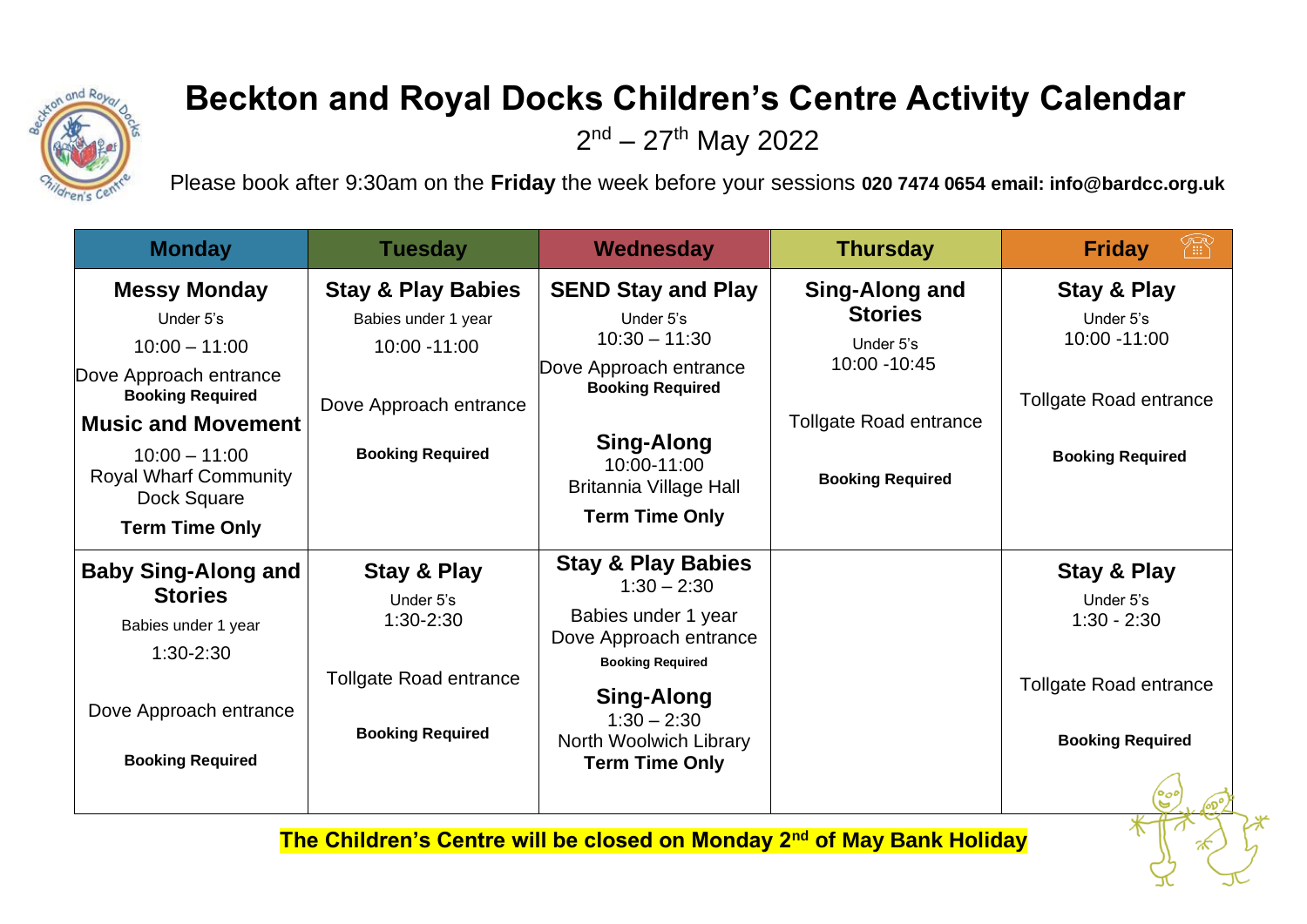

## **Beckton and Royal Docks Children's Centre Activity Calendar**

30<sup>th</sup> May - 3<sup>rd</sup> June 2022 Half Term

Please book from 9:30am on the **Friday** the week before your sessions **0207 474 0654 email: info@bardcc.org.uk**

| <b>Monday</b>                                                                                                                               | <b>Tuesday</b>                                                                                                             | Wednesday                                                                                                                                                                                              | <b>Thursday</b>                                                          | <b>Friday</b>                                                            |
|---------------------------------------------------------------------------------------------------------------------------------------------|----------------------------------------------------------------------------------------------------------------------------|--------------------------------------------------------------------------------------------------------------------------------------------------------------------------------------------------------|--------------------------------------------------------------------------|--------------------------------------------------------------------------|
| <b>Messy Monday</b><br>Under 5's<br>$10:00 - 11:00$<br>Dove Approach entrance<br><b>Booking Required</b>                                    | Stay & Play<br>(Invite only)<br>$11:00 - 12:30$<br>This will be a focused session<br>around food<br>Dove Approach entrance | <b>SEND Stay and Play</b><br>Under 5's<br>$10:30 - 11:30$<br>The House Dove Approach<br><b>Booking Required</b><br>Sing-Along<br>10:00-11:00<br><b>Britannia Village Hall</b><br><b>Term Time Only</b> | <b>Jubilee Bank Holiday</b><br>The Children's Centre is<br><b>Closed</b> | <b>Jubilee Bank Holiday</b><br>The Children's Centre is<br><b>Closed</b> |
| <b>Baby Sing-Along &amp;</b><br><b>Stories</b><br>Babies under 1 year<br>$1:30 - 2:30$<br>Dove Approach entrance<br><b>Booking Required</b> | <b>Stay &amp; Play</b><br>Under 5's<br>$1:30 - 2:30$<br><b>Tollgate Road entrance</b><br><b>Booking Required</b>           | $E$ QUEE<br>M JUBIL<br><b>The Platinum Jubilee</b><br>Stay & Play<br>$1:00 - 2:30$<br><b>Tollgate Road entrance</b><br><b>Booking required</b>                                                         |                                                                          |                                                                          |

**The Children's Centre will be closed on Thursday 2nd June & Friday 3rd June Jubilee Bank Holiday**